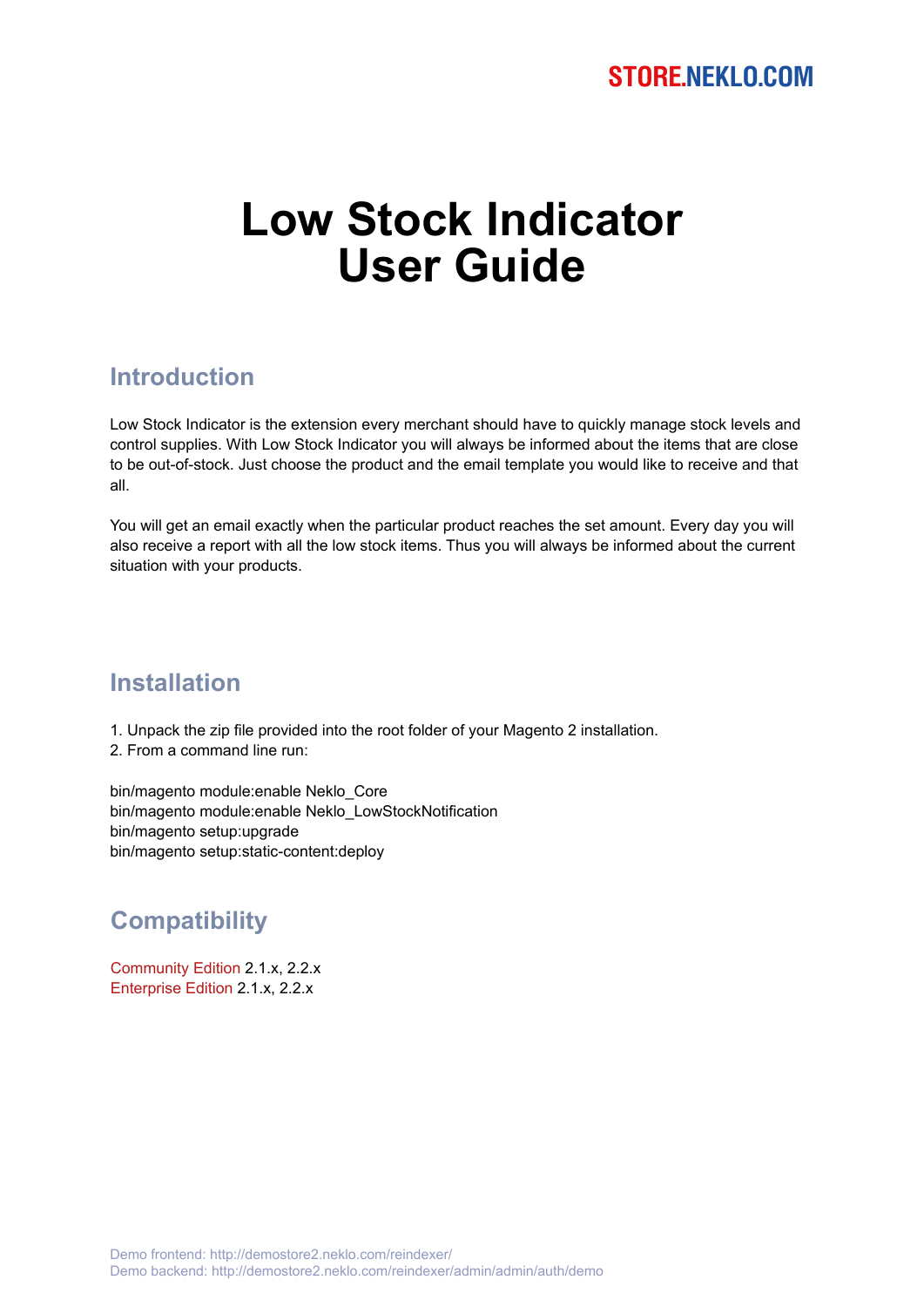## **STORE.NEKLO.COM**

## **How to Configure Low Stock Indicator**

To adjust Low Stock Indicator, complete the following stages:

- 1. Log into your Magento Admin Panel.
- 2. Go to **Stores -> Configuration -> Catalog -> Inventory -> Product Stock Options**
- 3. Set the quantity of product in the field **Notify for Quantity Below** when the items amount lower than this number, the email will be sent.
- 4. Specify the email address for Low Stock Notifications in the field **Low Stock Notify Email**

| ⋒                    | Configuration |                                                                 |                                                                                                | <b>Save Config</b>               |
|----------------------|---------------|-----------------------------------------------------------------|------------------------------------------------------------------------------------------------|----------------------------------|
| Ŷ<br><b>PRODUCTS</b> | Inventory     | <b>Product Stock Options</b>                                    |                                                                                                | ⊙                                |
| ▥<br><b>STORES</b>   |               |                                                                 | Please note that these settings apply to individual items in the cart, not to the entire cart. |                                  |
|                      |               | <b>Manage Stock</b>                                             | Yes<br>Changing can take some time due to processing                                           | [GLOBAL]<br>$\blacktriangledown$ |
|                      |               |                                                                 | whole catalog.                                                                                 |                                  |
|                      |               | <b>Backorders</b>                                               | No Backorders<br>Changing can take some time due to processing                                 | [GLOBAL]<br>$\blacktriangledown$ |
|                      |               |                                                                 | whole catalog.                                                                                 |                                  |
|                      |               | Maximum Qty Allowed in<br><b>Shopping Cart</b>                  | 10000                                                                                          | [GLOBAL]                         |
|                      |               | <b>Out-of-Stock Threshold</b>                                   | $\overline{0}$                                                                                 | [GLOBAL]                         |
|                      |               | Minimum Qty Allowed in<br><b>Shopping Cart</b>                  | Minimum<br><b>Customer</b><br>Action<br>Group<br>Qty                                           | [GLOBAL]                         |
|                      |               |                                                                 | î<br>$\mathbf{1}$<br>ALL (                                                                     |                                  |
|                      |               |                                                                 | Add                                                                                            |                                  |
|                      |               | <b>Notify for Quantity Below</b>                                | 5                                                                                              | [GLOBAL]                         |
|                      |               | <b>Low Stock Notify Email</b>                                   | Email<br>Action                                                                                | [GLOBAL]                         |
|                      |               |                                                                 | î<br>info@neklo.com                                                                            |                                  |
|                      |               |                                                                 | Add                                                                                            |                                  |
|                      |               |                                                                 |                                                                                                |                                  |
|                      |               | <b>Enable Qty Increments</b>                                    | No                                                                                             | $\mathbf{v}$<br>[GLOBAL]         |
|                      |               | <b>Automatically Return Credit</b><br><b>Memo Item to Stock</b> | No                                                                                             | [GLOBAL]<br>$\blacktriangledown$ |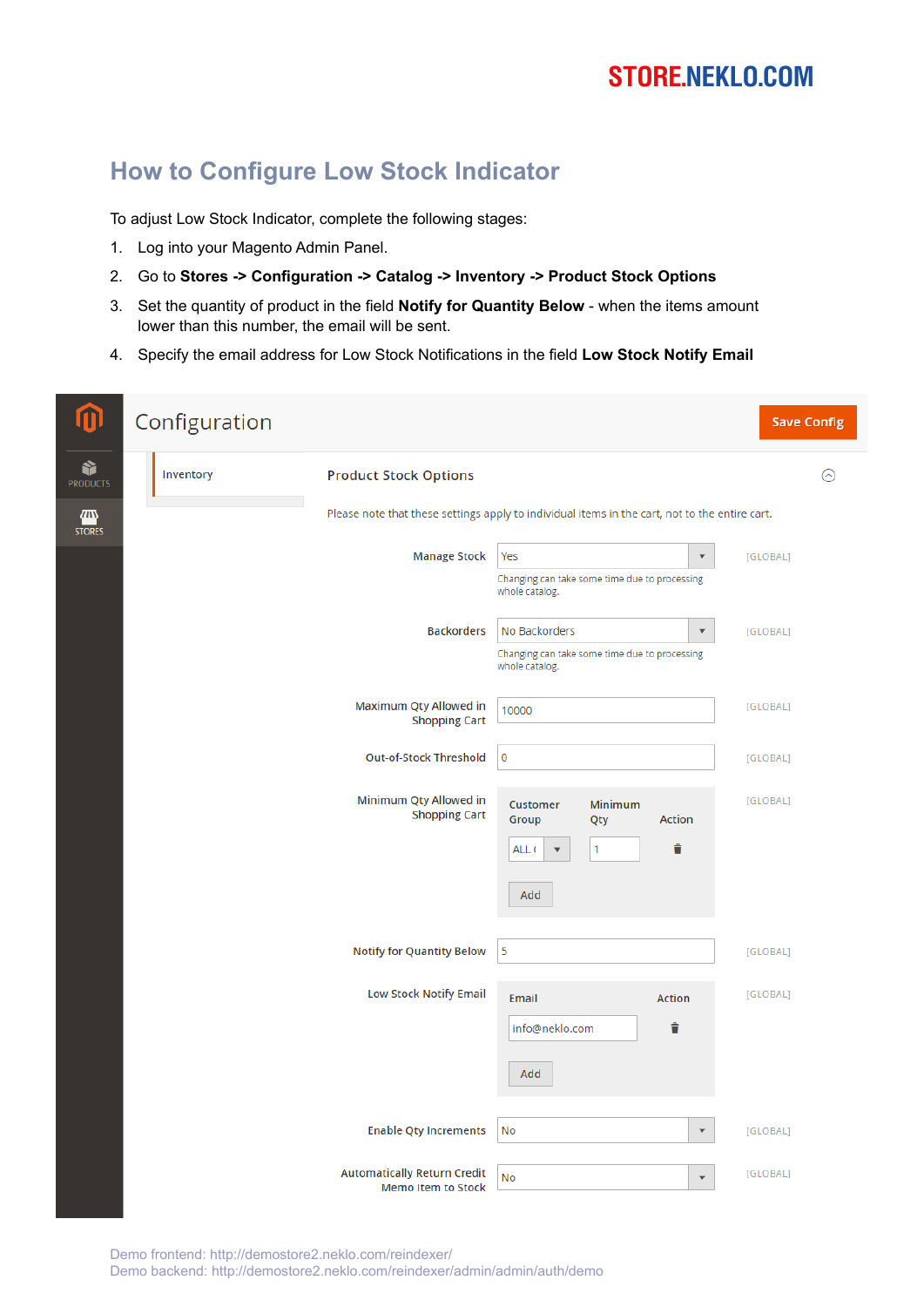# **STORE.NEKLO.COM**

### **Low Stock: daily report**

This is a report-email and it is sent every day. It contains the list of low stock products.

# LUMA

| ID   | <b>Name</b>                             | SKU                  | Qtv |
|------|-----------------------------------------|----------------------|-----|
| 1087 | Miko Pullover Hoodie-S-Purple           | WH04-S-Purple        | 4   |
| 866  | Aether Gym Pant -34-Blue                | <b>MP11-34-Blue</b>  | 4   |
| 1877 | Carina Basic Capri-29-Black             | WP09-29-Black        | 4   |
| 1091 | Miko Pullover Hoodie-L-Blue             | WH04-L-Blue          | 4   |
| 870  | Aether Gym Pant -36-Brown               | MP11-36-Brown        | 4   |
| 1882 | Daria Bikram Pant-28-Gray               | <b>WP10-28-Gray</b>  | 4   |
| 1095 | Miko Pullover Hoodie-XL-Orange          | WH04-XL-Orange       | 4   |
| 875  | Cronus Yoga Pant -32-Red                | MP12-32-Red          | 4   |
| 1886 | Daria Bikram Pant-29-White              | WP10-29-White        | 4   |
| 1100 | Selene Yoga Hoodie-XS-White             | WH05-XS-White        | 4   |
| 879  | Cronus Yoga Pant -34-Black              | MP12-34-Black        | 4   |
| 1891 | Sylvia Capri-29-Blue                    | <b>WP11-29-Blue</b>  | 4   |
| 1104 | Selene Yoga Hoodie-M-Orange             | WH05-M-Orange        | 4   |
| 883  | Cronus Yoga Pant -36-Blue               | <b>MP12-36-Blue</b>  | 4   |
| 1896 | Deirdre Relaxed-Fit Capri-28-Gray       | <b>WP12-28-Grav</b>  | 4   |
| 1108 | Selene Yoga Hoodie-L-Purple             | WH05-L-Purple        | 4   |
| 888  | Cobalt CoolTech™ Fitness Short-32-Red   | MSH01-32-Red         | 4   |
| 1900 | Deirdre Relaxed-Fit Capri-29-Green      | <b>WP12-29-Green</b> | 4   |
| 1112 | Selene Yoga Hoodie-XL-White             | WH05-XL-White        | 4   |
| 892  | Cobalt CoolTech™ Fitness Short-34-Black | MSH01-34-Black       | 4   |
| 1905 | Portia Capri-29-Blue                    | <b>WP13-29-Blue</b>  | 4   |
| 1117 | Daphne Full-Zip Hoodie-L-Purple         | WH06-L-Purple        | 4   |
| 896  | Cobalt CoolTech™ Fitness Short-36-Blue  | MSH01-36-Blue        | 4   |
| 1910 | Fiona Fitness Short-28-Green            | WSH01-28-Green       | 4   |
| 1122 | Phoebe Zipper Sweatshirt-XS-White       | WH07-XS-White        | 4   |
| 901  | Apollo Running Short-34-Black           | MSH02-34-Black       | 4   |
| 1914 | Fiona Fitness Short-29-Red              | <b>WSH01-29-Red</b>  | 4   |
| 1126 | Phoebe Zipper Sweatshirt-M-Grav         | WH07-M-Grav          | 4   |
| 906  | Meteor Workout Short-32-Green           | MSH03-32-Green       | 4   |
| 1918 | Fiona Fitness Short-31-Black            | WSH01-31-Black       | 4   |
| 1130 | Phoebe Zipper Sweatshirt-L-Purple       | WH07-L-Purple        | 4   |
| 910  | Meteor Workout Short-34-Black           | MSH03-34-Black       | 4   |
| 1922 | Fiona Fitness Short-32-Green            | WSH01-32-Green       | 4   |
| 1134 | Phoebe Zipper Sweatshirt-XL-White       | WH07-XL-White        | 4   |
| 914  | Meteor Workout Short-36-Blue            | MSH03-36-Blue        | 4   |
| 1927 | Maxima Drawstring Short-28-Yellow       | WSH02-28-Yellow      | 4   |
| 1139 | Cassia Funnel Sweatshirt-S-Orange       | WH08-S-Orange        | 4   |
| 919  | Torque Power Short-32-Yellow            | MSH04-32-Yellow      | 4   |
| 1931 | Maxima Drawstring Short-30-Gray         | WSH02-30-Grav        | 4   |
| 1143 | Cassia Funnel Sweatshirt-M-Purple       | WH08-M-Purple        | 4   |
| 923  | Torque Power Short-34-Gray              | MSH04-34-Grav        | 4   |
| 1935 | Maxima Drawstring Short-31-Orange       | WSH02-31-Orange      | 4   |
| 1147 | Cassia Funnel Sweatshirt-L-White        | WH08-L-White         | 4   |